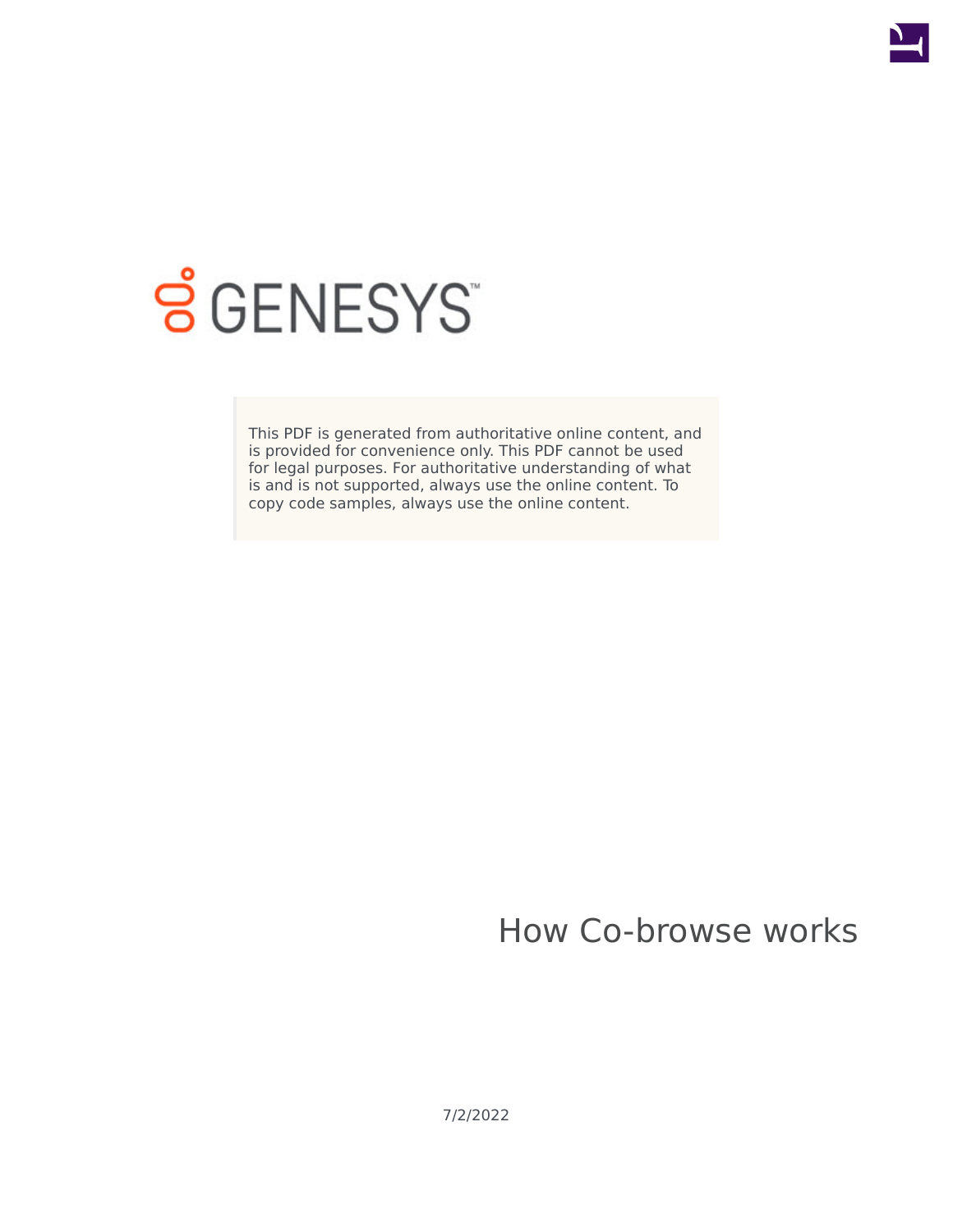

- Administrator
- Developer

Co-browse lets your agents view and control your customers' browser windows.

## **Related documentation:**

# Contents

•

- 1 [What Co-browse does](#page-2-0)
- 2 [How Co-browse works](#page-2-1)
	- 2.1 [Co-browse setup](#page-3-0)
	- 2.2 [Co-browse session](#page-4-0)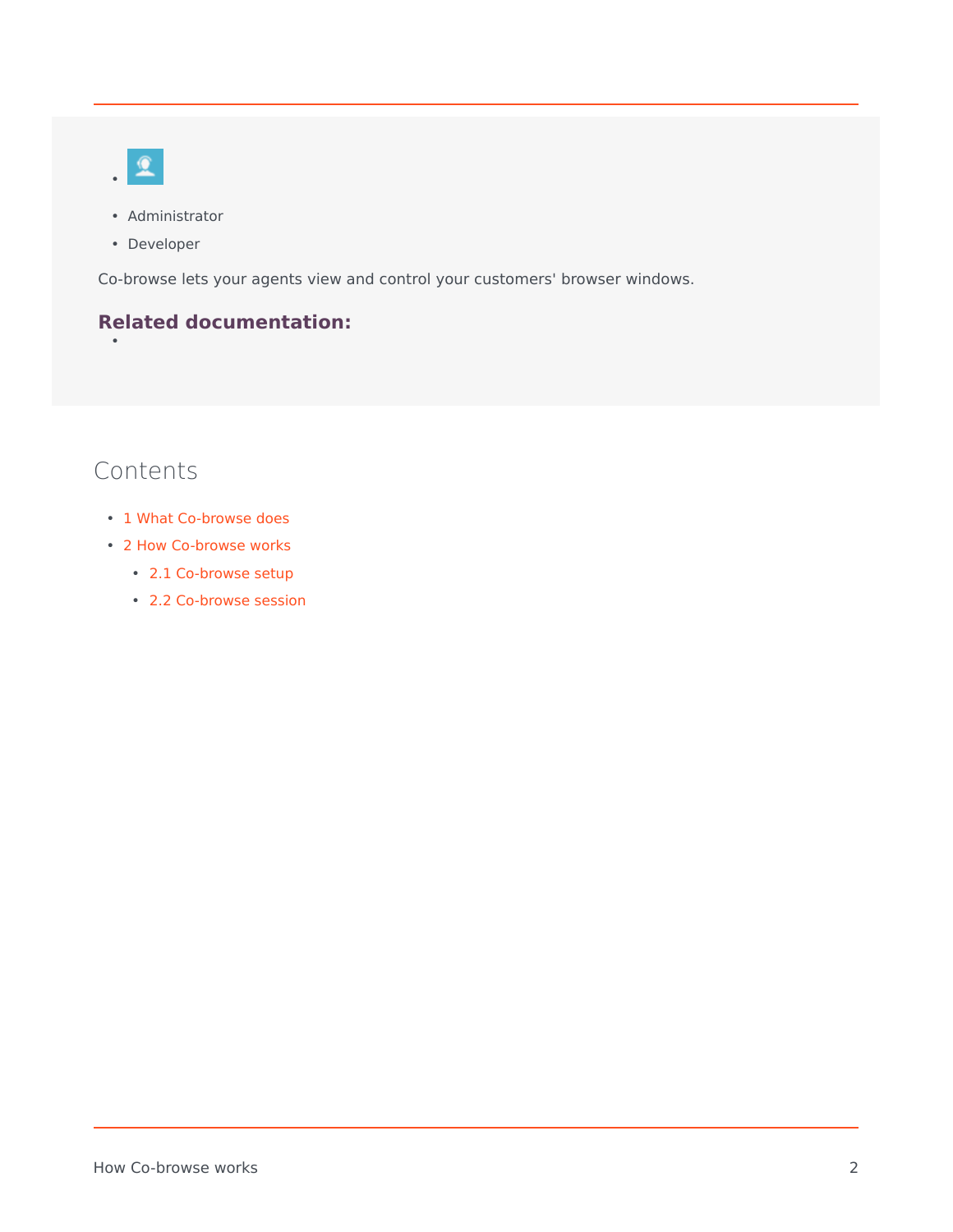# <span id="page-2-0"></span>What Co-browse does

Sometimes your customers need help when they are browsing your website. Maybe they can't tell exactly where to click—or perhaps they need help filling out a complex form. Genesys Co-browse lets your agents use Agent Desktop to do some of the driving for them, by showing them what the customer sees in their browser window (not the whole screen) and allowing the customer to give them control of the web page.

Here are some of the main features of Co-browse:

- The agent and the customer can browse and navigate the same web page, at the same time.
- Browsing always happens on the customer side, and both the agent and the customer can take control of the session.
- Co-browse sessions begin in Pointer Mode where the agent cannot enter information or navigate for the customer.
- The agent can send the customer a request to enter Write Mode where the agent can enter information for the customer.
- Sensitive data can be hidden and control of elements (buttons, check boxes, and so on) can be restricted.

### <span id="page-2-1"></span>How Co-browse works

A Co-browse session lets an agent and a customer navigate the same web page at the same time. Unlike conventional screen-sharing applications where one party sees an image of the other party's browser, in a Genesys Co-browse session both the agent and the customer share the same instance of the web page.

As part of the initial setup, a Genesys administrator configures Co-browse for you based on the following information that you provide to us:

- Allowed origins: your domains and sites from which Co-browse can start
- Allowed external domains: your domains where static resources for the site are stored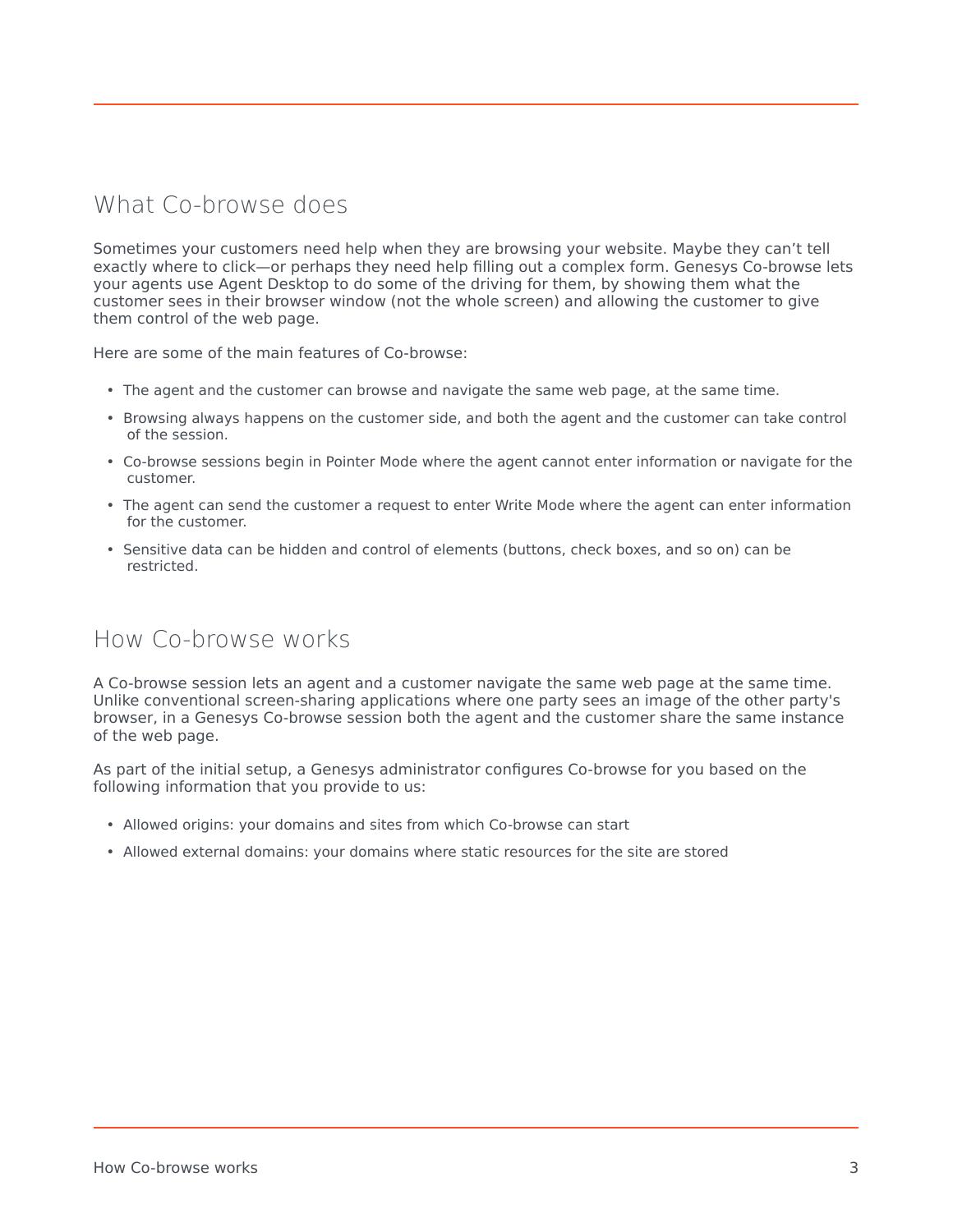<span id="page-3-0"></span>Co-browse setup



**Players:** Administrators, Developers

**Actions:** You complete your setup by using the Co-browse DOM Restrictions Editor to hide sensitive customer data from agents and restrict control of elements in a Co-browse session. Then you install and configure Genesys Widgets on your website, in order for the end customer to start a co-browse session with an agent (associated with a chat or a voice session). More advanced users can deploy Co-browse using JavaScript API.

- Co-browse DOM Restrictions Editor
- Genesys Widgets Deployment
- Genesys Widgets Reference
- JavaScript API